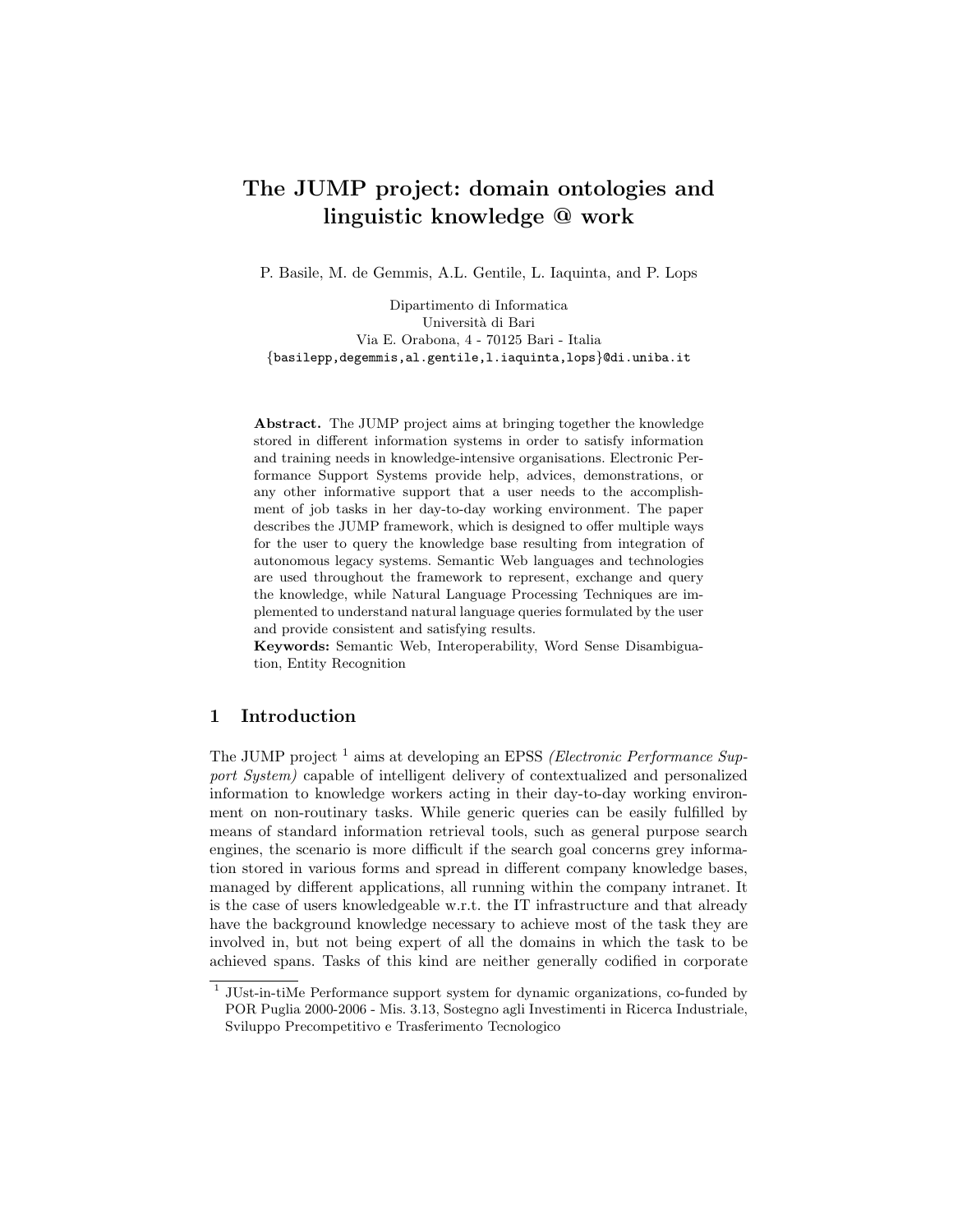procedures nor completely new to the worker. Above all, those tasks are by no means solvable, in terms of information retrieval, by a standard Internet search. Any brute-force approach like Google desktop search can solve the problem in this case and, even if it could, the result would never take into account the connections existing between the various sources. An EPSS aims at supporting information needs spanning through multiple knowledge bases, namely all the available information systems in the company, be them formalized or not, including binary documents such as video or audio streams. It acts as an agent gluing together the different sources by means of semantic connections, and provides the user with contextualized and personalized information tied to both the task being accomplished and to her characteristics. On the basis of an accurate and formalized description of user's features and of those of the software tool she is using, as well as the textual information describing the task being accomplished (for example, the text of an e-mail just received), the EPSS should select relevant items from the KBs, ranking them according to the user profile, and provide them in a list to the user who will eventually give a feedback about the relevance of the provided information. The JUMP system has been designed to achieve this goal by means of a centralized recommendation system that takes advantage of a shared ontology describing the various knowledge bases and advanced Natural Language Processing (NLP) techniques to handle natural language requests.

The paper is organized as follows: after giving a general description of JUMP framework focusing on abstract layers of its architecture and the underlying shared ontology, in section 3 we give a detailed description of the Content Analyzer Module encapsulated in the framework, which provides NLP tools. In section 4 we argument the project prototype and conclusions to work, anticipating possible future work.

# 2 JUMP: Ontology-centric Architecture

The system general architecture is depicted in Figure 1, where the central component (JUMP-EPSS) acts as a hub of many autonomous peripheral systems. The involved systems in the current implementation are a Human Resources Managements system (HRMS), an Enterprise Resource Planning (ERP), a Document Management system (DMS) and a Learning Management system (LMS), but the design of the platform is such that new systems can be added as they become available.

#### 2.1 Modularized Design

The basic design idea of the JUMP project is to encourage the loosely coupling among framework components according to a Service Oriented Architecture perspective so that the framework has the ability to seamlessly add information sources or peripheral systems, each one based on different technologies, programming languages and knowledge representation metaphors. This has lead to adopting standard languages and protocols when designing the interfaces that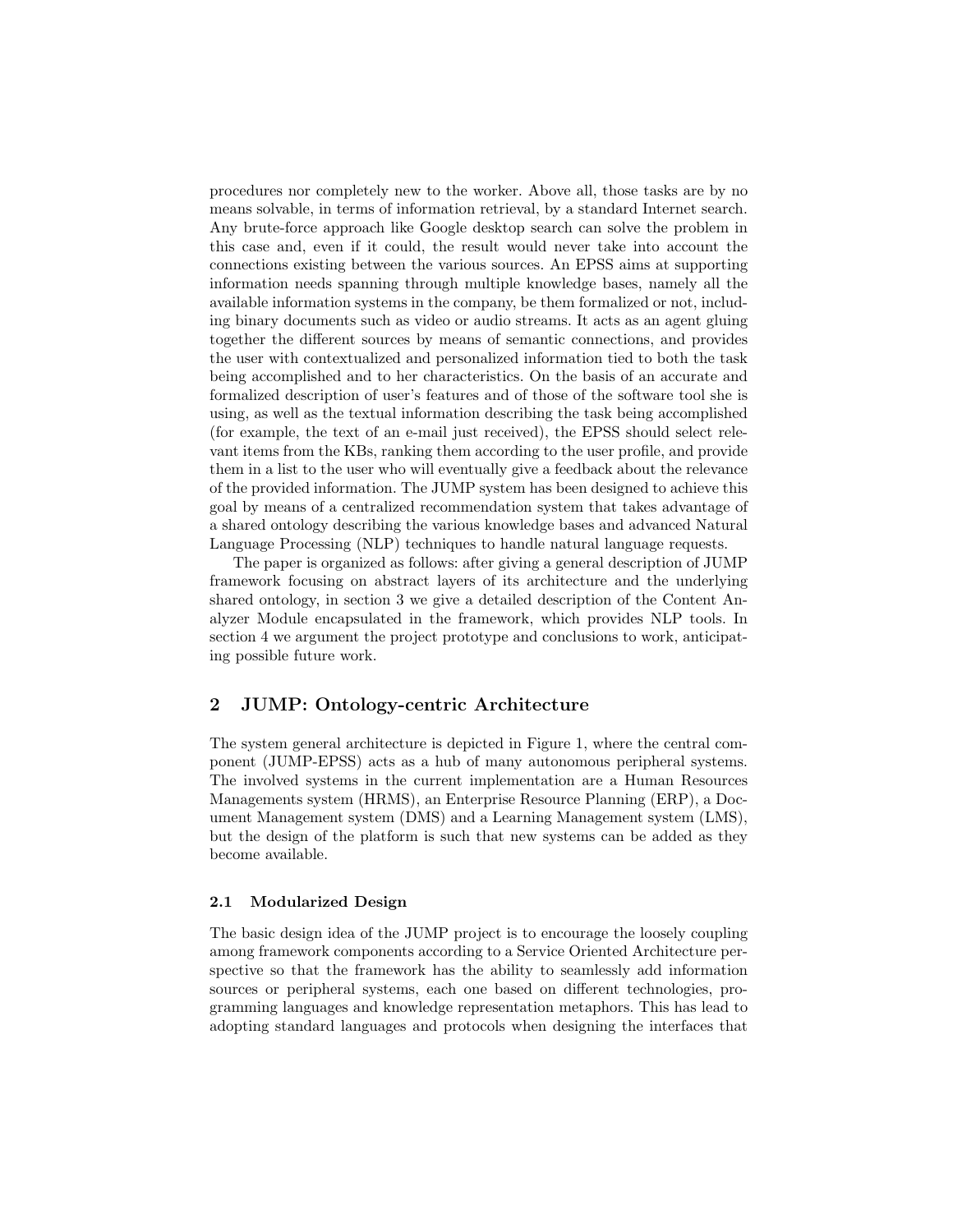each of the systems participating in JUMP has to implement in order to expose search services. The communication level between JUMP and the ancillary sys-



Fig. 1. Sketch of the JUMP system architecture

tems is designed to exchange both metadata about relevant items stored in the subsystems and the items themselves. While the items considered here (which are the results JUMP can present to the user) are generic binary objects ranging from email addresses to audio/video streams, the metadata about them are expressed through Semantic Web technologies; to make this possible, some OWL <sup>2</sup> ontologies about the items have been created, in order to structure specific domain knowledge and instantiate resources to describe the stored items.

### 2.2 Ontologies in the JUMP project

An ontology, following Grubers widely accepted definition [6], is a shared formalization of a conceptualization. That is, an ontology is a description (like a formal specification of a program) of the concepts and relationships that can exist for an agent or a community of agents. In order to define an ontology it is necessary to choose a formalism, to use this formalism to encode the conceptualization that the applications are going to use, and to make this conceptualization shared, i.e. ensure that the ontology is used consistently by all the systems involved. To define the JUMP ontology we adopted OWL as representation language and Description Logics [1] was consequently adopted as the underlying formalism. Separate ontology fragments have been handcrafted using the Protege editor <sup>3</sup>

 $^2$  http://www.w3.org/2004/OWL/

<sup>3</sup> http://protege.stanford.edu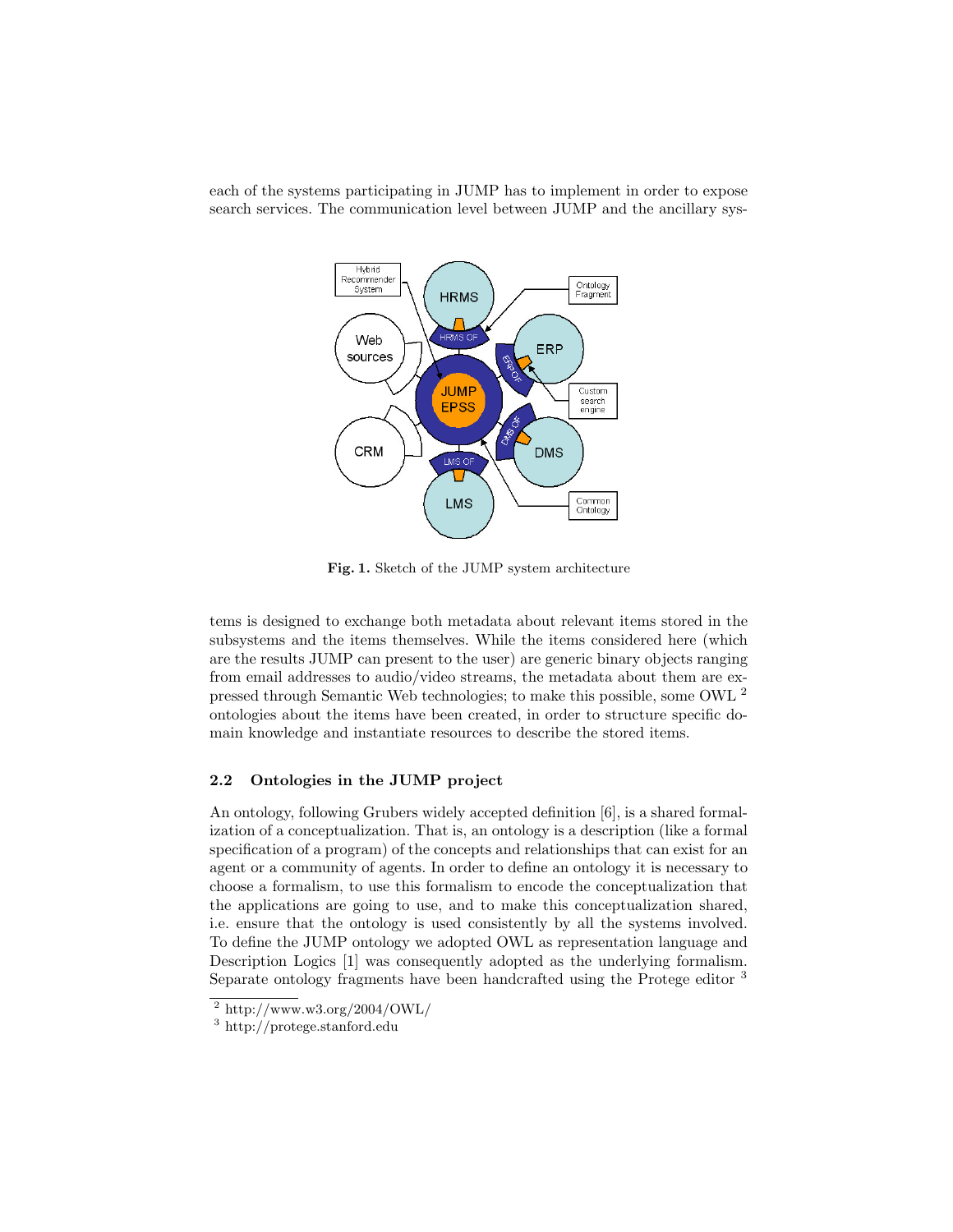in order to represent the most important concepts inside each of the involved systems. Ontologies have been then designed bottom-up in order to reflect the semantics of the underlying databases and coded functional processes as much as possible, but not aiming at a total ontological replication of the knowledge bases. After developing the single Ontology Fragments (OF), they have been divided into system specific ontologies and upper ontologies; these upper ontologies are the part of the OFs that the JUMP system should use when formulating queries for the subsystems. The Shared Ontology (SO) is therefore the union of all the upper OFs plus all the relations and concepts that are specific to the JUMP system; since some concepts are repeated across systems, the creation of the SO is the point in which alignment techniques have to be used in order to simplify and generalize the query writing phase of the search. The concept in SO are annoted using lexical concept that are exploited by Word Sense Disambiguaiton algorithm described in Section 3.1. The Ontology Fragments are aligned manually using the concepts in the Shared Ontology. The single Ontology Fragments are populated automatically creating a mapping between each legacy system's DBMS and each fragment.

#### 2.3 JUMP EPSS Core: External and Internal Interactions

JUMP architecture has two abstract layers, as showed in figure 2, logically organized as a stack:

- User Interface Layer
- Application Domain Layer



Fig. 2. JUMP Engine and Framework Layers

The User Interface Layer has been designed to support both online and offline client. It supports several devices: we handle both *untrusted devices*, such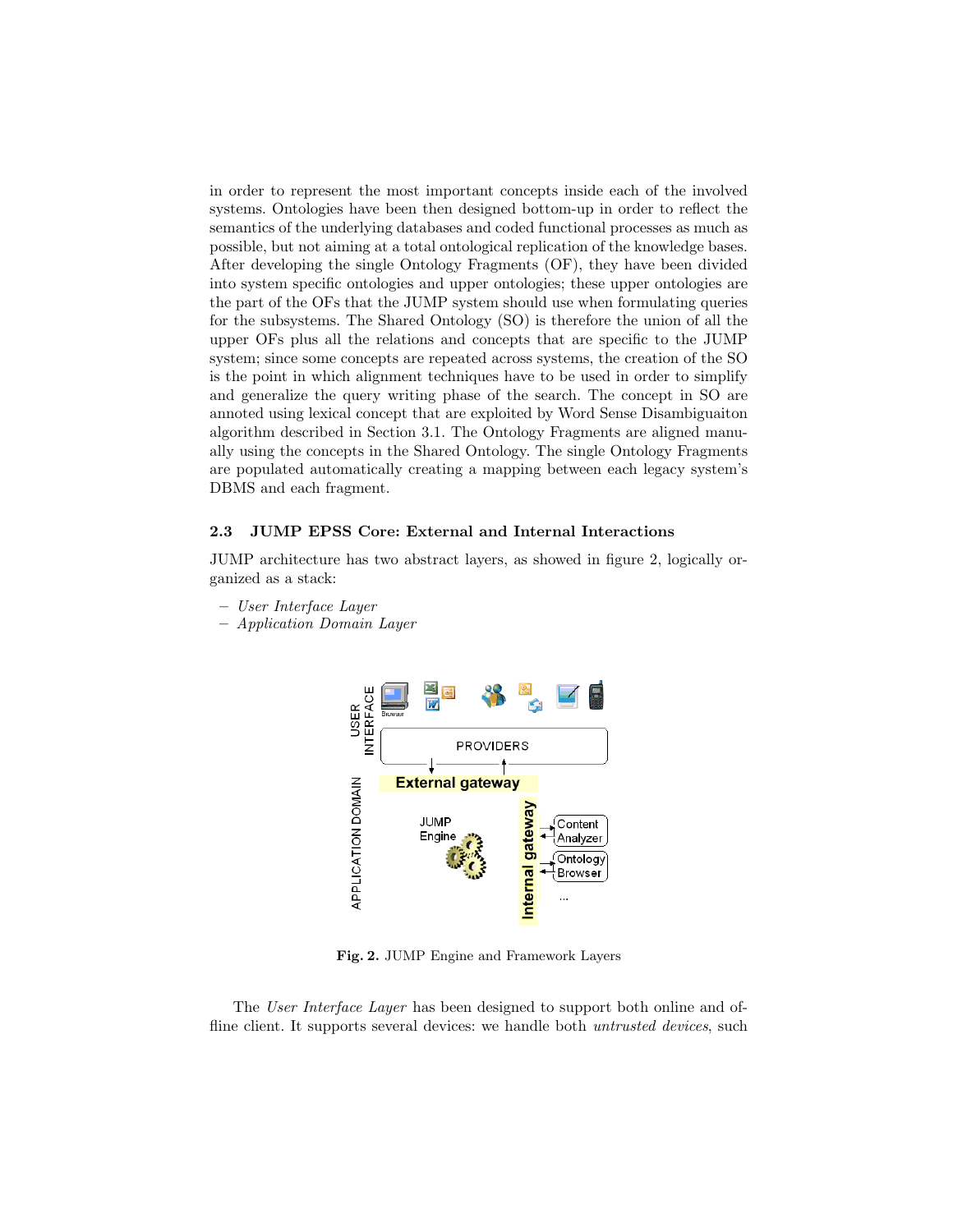as web browser or Office tools (Word/Excel), for which we predisposed a login procedure and trusted devices, such as mobile devices (e.g. smart phone) or email client for which the system is able to identify the user without any login procedure. The application domain layer has a software layer, namely external gateway, that communicates with all user devices through their specialized provider. The JUMP Engine elaborates all requests making use of specialized modules to resolve specific requests (e.g. plain text is sent to Content Analyzer Module, described in Section 3, in order to capture its semantics). Communication between the JUMP Engine and all specialized modules is implemented through a software layer, namely internal gateway.

# 3 NLP Processes in the Content Analyzer Module

Since user's requests are formulated by using natural language, Natural Language Processing (NLP) techniques are adopted in order to covert the original requests into an internal representation processable by the JUMP system. The Content Analyzer Module is devoted to this task: it extracts relevant concepts from the text describing the request and build an internal data structure called Bag-Of-Concepts (BOC). The goal is to include semantics in the process and to overcome well-known problems in text processing, such as polysemy, due to the use of keywords. The BOC structure contains two type of concepts:

- 1. relevant linguistic concepts recognized in the text by a Word Sense Disambiguation process [8] exploiting external linguistic knowledge-bases such as the WordNet lexical database [9];
- 2. relevant domain concepts extracted by a Named Entity Recognition (NER) process. The NER process is guided by JUMP ontology.

The implemented NLP process also includes operations preliminary to the BOC extraction step, such as:

- Text normalization: the original text is modified to prepare it for the following steps (for example, all formatting characters are removed);
- Tokenization: it is the process of split up input a string into tokens;
- Stop words elimination: all commonly used words are deleted;
- Stemming: it is the process of reducing inflected (or sometimes derived) words to their stem. In our project we adopt the *Snowball stemmer*<sup>4</sup>;
- POS-tagging: it is the process of assign a part-of-speech to each token. We develop a JAVA version of *ACOPOST* tagger<sup>5</sup> using Trigram Tagger T3 algorithm. It is based on Hidden Markov Models, in which the states are tag pairs that emit words;
- Lemmatization: it is the process of determining the lemma for a given word. We use WordNet Default Morphological Processor (included in the WordNet

<sup>4</sup> http://snowball.tartarus.org/

<sup>5</sup> http://acopost.sourceforge.net/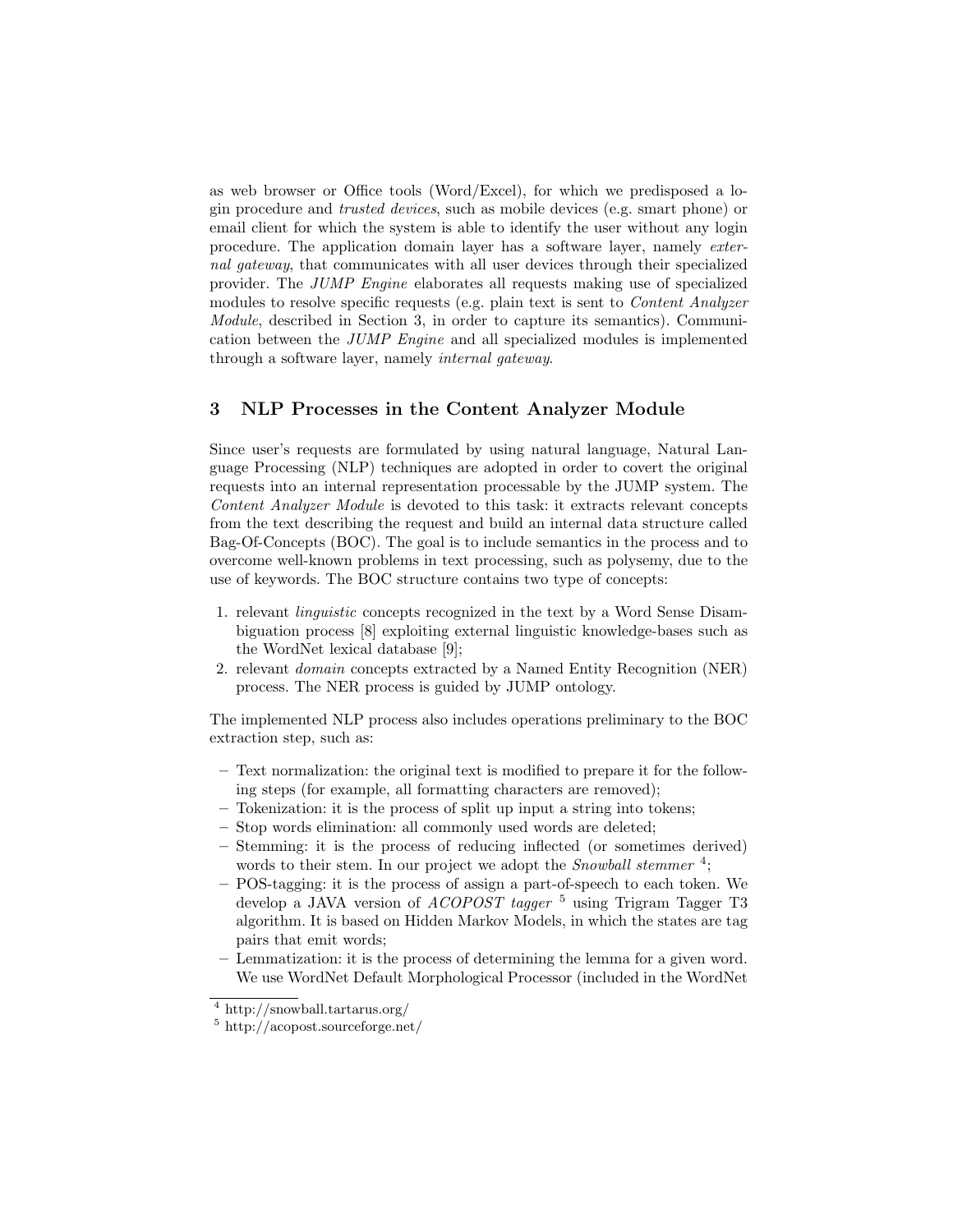distribution) for English. For the Italian language, we have built a different lemmatizer that exploits the *Morph-it!* morphological resource <sup>6</sup>.

As final output each word in the original document is enriched with syntactic and semantic information collected during all the steps. In the two following subsections (3.1 and 3.2) we provide more details about the process of BOC extraction process.

#### 3.1 JIGSAW: Word Sense Disambiguation

The goal of a WSD algorithm consists in assigning a word  $w_i$  occurring in a document  $d$  with its appropriate meaning or sense  $s$ , by exploiting the *context*  $C$  in where  $w_i$  is found. The context C for  $w_i$  is defined as a set of words that precede and follow  $w_i$ . The sense s is selected from a predefined set of possibilities, usually known as *sense inventory*. In the proposed algorithm, the sense inventory is obtained from WordNet. JIGSAW is a WSD algorithm based on the idea of combining three different strategies to disambiguate nouns, verbs, adjectives and adverbs. The main motivation behind our approach is that the effectiveness of a WSD algorithm is strongly influenced by the POS tag of the target word. An adaptation of Lesk dictionary-based WSD algorithm has been used to disambiguate adjectives and adverbs [2], an adaptation of the Resnik algorithm has been used to disambiguate nouns [10], while the algorithm we developed for disambiguating verbs exploits the nouns in the context of the verb as well as the nouns both in the glosses and in the sentence examples that WordNet utilizes to describe the usage of a verb. JIGSAW takes as input a document  $d = (w_1, w_2,$  $\dots, w_h$ ) and returns a list of WordNet synsets  $X = (s_1, s_2, \dots, s_k)$  in which each element  $s_i$  is obtained by disambiguating the *target word*  $w_i$  based on the information obtained from WordNet about a few immediately surrounding words. We define the *context*  $C$  of the target word to be a window of  $n$  words to the left and another  $n$  words to the right, for a total of  $2n$  surrounding words. The algorithm is based on three different procedures for nouns, verbs, adverbs and adjectives, called  $JIGSAW_{nouns}$ ,  $JIGSAW_{verbs}$ ,  $JIGSAW_{others}$ , respectively. A short description of procedures  $JIGSAW_{nouns}$  and  $JIGSAW_{verbs}$  follows, more details about all the procedures and experiments are reported in [3].

 $JIGSAW_{nouns}$  The procedure is obtained by making some variations to the algorithm designed by Resnik for disambiguating noun groups. Given a set of nouns  $W = \{w_1, w_2, \ldots, w_n\}$ , obtained from document d, with each  $w_i$  having an associated sense inventory  $S_i = \{s_{i1}, s_{i2}, \ldots, s_{ik}\}\$  of possible senses, the goal is assigning each  $w_i$  with the most appropriate sense  $s_{ih} \in S_i$ , according to the similarity of  $w_i$  with the other words in W (the context for  $w_i$ ). The idea is to define a function  $\varphi(w_i, s_{ij}), w_i \in W, s_{ij} \in S_i$ , that computes a value in [0, 1] representing the confidence with which word  $w_i$  can be assigned with sense  $s_{ij}$ .  $JIGSAW_{nouns}$  differs from the original algorithm by Resnik in several ways.

 $6$  http://sslmitdev-online.sslmit.unibo.it/linguistics/morph-it.php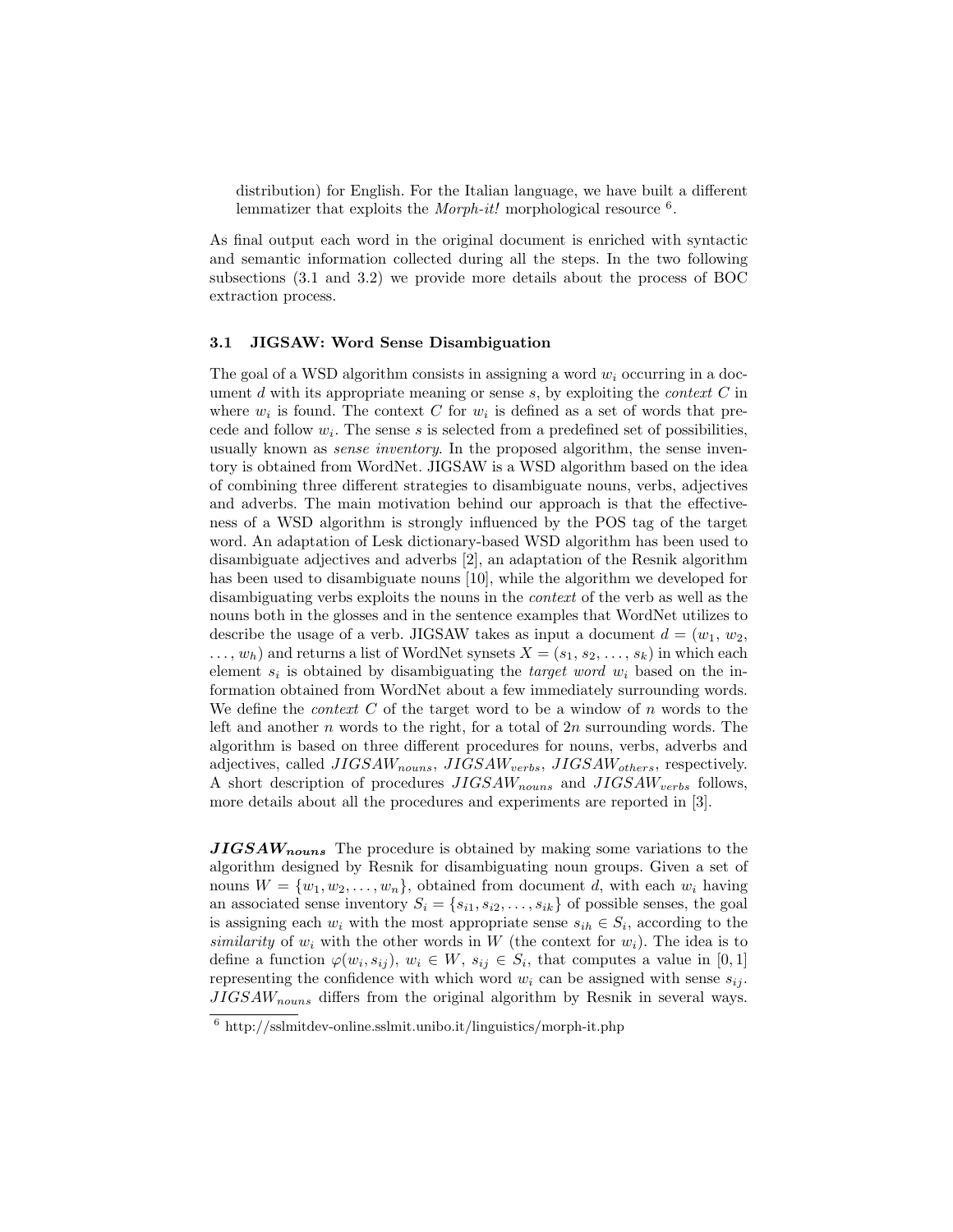First, in order to measure the relatedness of two words we adopted a modified version of the Leacock-Chodorow measure [7], which computes the length of the path between two concepts in a hierarchy by passing through their Most Specific Subsumer (MSS). In our version, we introduced a constant factor depth which limits the search for the MSS to *depth* ancestors, in order to avoid "poorly informative MSSs". Moreover, in the similarity computation, we introduced both a Gaussian factor  $G(pos(w_i), pos(w_i))$ , which takes into account the distance between the position of the words in the text to be disambiguated, and a factor  $R(k)$ , which assigns  $s_{ik}$  with a numerical value, according to the frequency score in WordNet (more importance is given to the synsets that are more common than others). This algorithm considers the words in W pairwise. For each pair  $(w_i, w_j)$ , the most specific subsumer  $MSS_{ij}$  is identified, by reducing the search to *depth* ancestors, at the most. Then, the similarity  $\text{Sim}(w_i, w_j, depth)$  between the two words is computed.  $MSS_{ij}$  is considered as supporting evidence for those synsets  $s_{ik}$  in  $S_i$  and  $s_{jh}$  in  $S_j$  that are descendants of  $MSS_{ij}$ . The amount of support contributed by the pairwise comparison is the similarity value  $\text{Sim}(w_i, w_j, depth)$ , weighted by a gaussian factor that takes into account the position of  $w_i$  and  $w_j$ in W (the shorter is the distance between the words, the higher is the weight). The value  $\varphi(i, k)$  assigned to each candidate synset  $s_{ik}$  for the word  $w_i$  depends on both the amount of support it received and a factor that takes into account rank of  $s_{ik}$  in WordNet, i. e. how common sense  $s_{ik}$  is for the word  $w_i$ . The synset assigned to each word in W is the one with the highest  $\varphi$  value. More details about both the procedure and the computation of the similarity value are reported in [3].

 $JIGSAW_{verbs}$  We define the *description* of a synset as the string obtained by concatenating the gloss and the sentences that WordNet uses to explain the usage of a synset. First,  $JIGSAW_{verbs}$  includes, in the context C for the target verb  $w_i$ , all the nouns in the window of  $2n$  words surrounding  $w_i$ . For each candidate synset  $s_{ik}$  of  $w_i$ , the algorithm computes  $nouns(i,k)$ , that is the set of nouns in the description for  $s_{ik}$ . Then, for each  $w_j$  in C and each synset  $s_{ik}$ , the following value is computed:

$$
max_{jk} = max_{w_l \in nouns(i,k)} \{ \sin(w_j, w_l, depth) \}
$$
 (1)

where  $\sin(w_i, w_l, depth)$  is the same similarity measure in  $JIGSAW_{nouns}$ . In other words,  $max_{ik}$  is the highest similarity value for  $w_i$  wrt the nouns related to the k-th sense for  $w_i$ . Finally, an overall similarity score among  $s_{ik}$  and the whole context  $C$  is computed:

$$
\varphi(i,k) = R(k) \cdot \frac{\sum_{w_j \in C} G(pos(w_i), pos(w_j)) \cdot max_{jk}}{\sum_{h} G(pos(w_i), pos(w_h))}
$$
(2)

where both  $R(k)$  and  $G(pos(w_i), pos(w_i))$ , that gives a higher weight to words closer to the target word, are defined as in JIGSAW nouns. The synset assigned to  $w_i$  is the one with the highest  $\varphi$  value.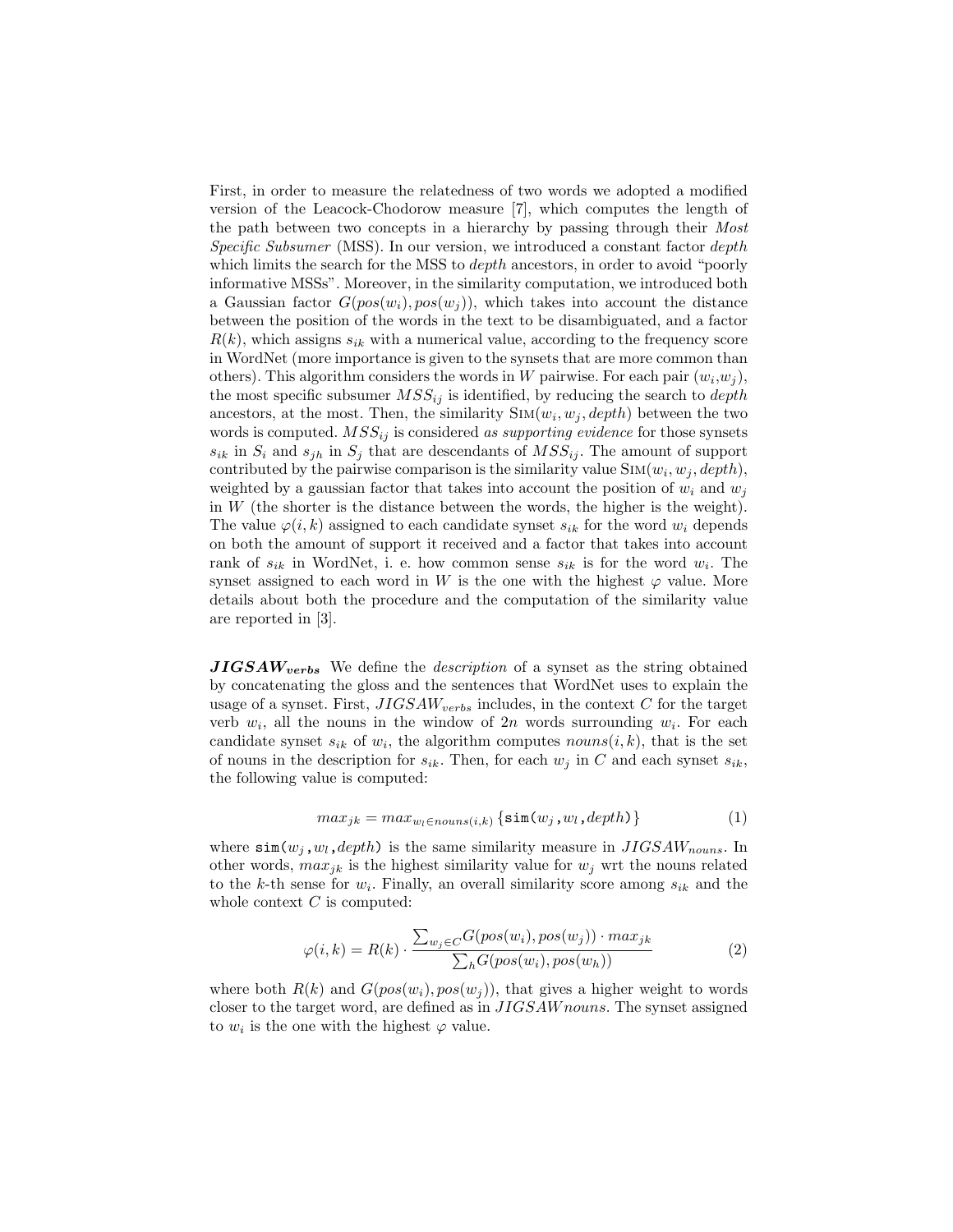#### 3.2 Named Entity Recognition Step

The Named Entity Recognition (NER) task has been defined in the context of the Message Understanding Conference (MUC) as the capability of identifing and categorizing entity names, defined as instances of the three types of expressions: entity names, temporal expressions, number expressions [5]. Further specializations of these top level classes have been proposed [11] and general purpose lists of Named Entities are publicly available and incorporated e.g. within well-known Text Processing Software, as GATE (General Architecture for Text Engineering) [4], to give a popular example. However, for the aim of JUMP project we cannot rely on general purpose gazetteers to perform the step of Named Entity Recognition, due to specificity of categories and their instances for this particular project. For this reason we developed a simple algorithm to recognize entities using as gazetteers a domain ontology: we tag each token in the original document with the ontology class value if it represents an instance of that class in the domain ontology. The idea of the algorithm follows. Given  $C = \{C_1, C_2, \ldots, C_n\}$  the set of classes in the domain ontology, for each class  $C_k$ we consider the set  $P = \{p_1, p_2, \ldots, p_m\}$  of properties belonging to  $C_k$ . Given  $T = \{t_1, t_2, \ldots, t_s\}$  the list of tokens obtained from document d, for each token  $t_j$  we consider a window of h following tokens. The algorithm checks for each  $C_k$  if value of any combination of  $t_j, \ldots, t_{j+h}$  matches with the value of any  $p_m$ , for all instances of  $C_k$ , and assigns to  $t_j$  the correspondent label. The search is done beginning from longer combinations of tokens and in the worst case it ends without any class annotation for the single token  $t_i$ . Taking advantage of semantic information provided by ontology, we can simply obtain relations between all entities found in the text, exploiting the object properties defined by the ontology, without added computational cost.

#### 3.3 Concept-based Text Representation

Both the WSD procedure and the NER process are fundamental to obtain a concept-based text representation that we called Bag-Of-Concepts (BOC). In this model, a vector of concepts (WordNet synsets or named entities) corresponds to a document, instead of a vector of keywords. Therefore, each document (for example, an email text) representing the user request is converted in a BOC structure in order to be processed by the JUMP Engine. A more formal description of the BOC text representation follows. Assume that we have a document  $d_n$ (corresponding to a user's request n)processed by the Content Analyzer Module. The document is converted into the following BOC structure:

$$
d_n = \langle (t_{n1}, w_{n1}), (t_{n2}, w_{n2}), \dots, (t_{n|V|}, w_{n|V|}) \rangle
$$

where:

- $t_{nk}$  is the k-th token (synset or named entity) recognized in document  $d_n$  by NLP procedures;
- V is the set of distinct tokens recognized in  $d_n$ ;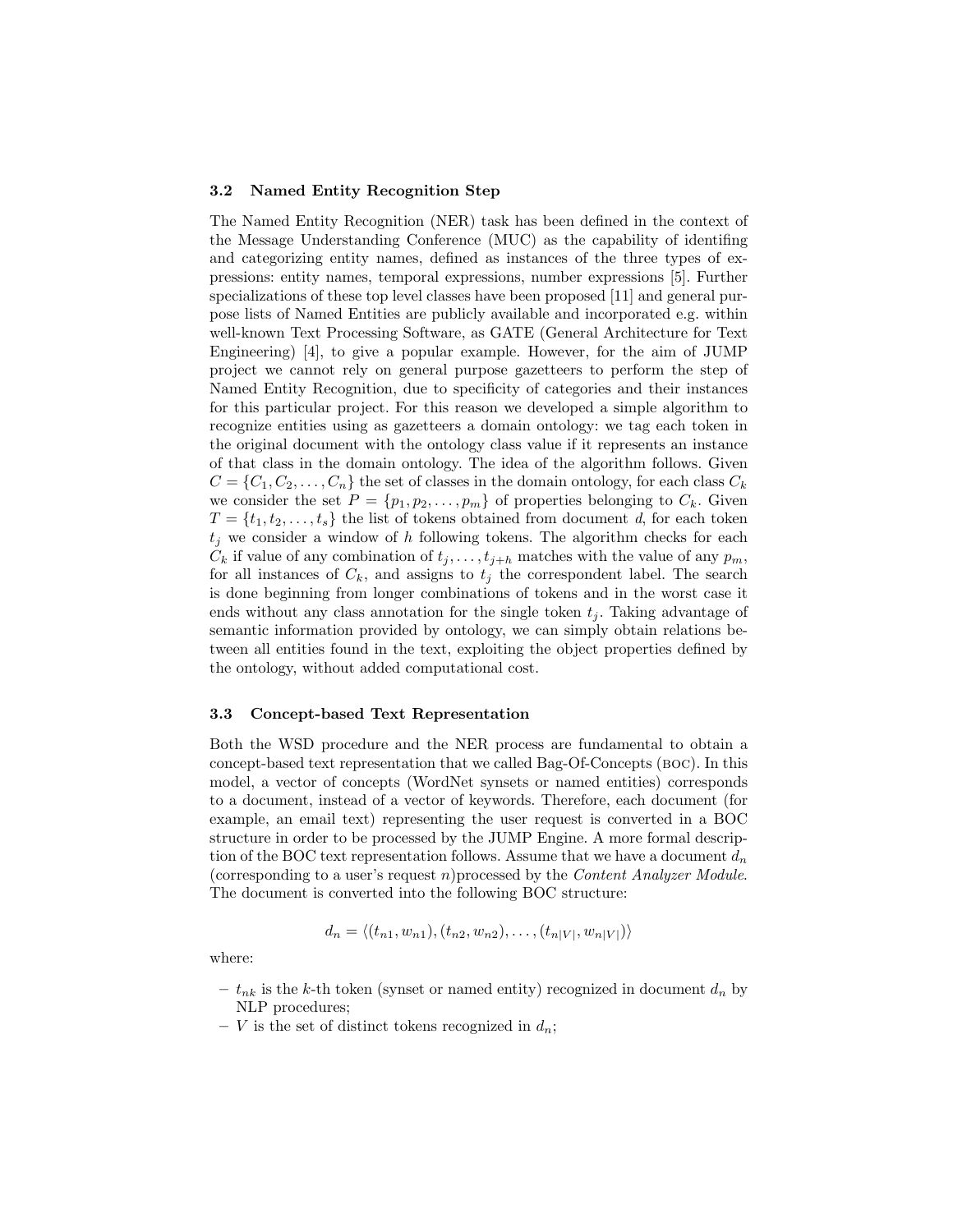–  $w_{nk}$  is the weight representing the informative power of token  $t_{nk}$  in document  $d_n$ .

In other words, a text is represented by a vector of pairs *(token, weight)*, where tokens are recognized from keywords in the text by NLP procedures which assign each token with a numerical score representing the discriminatory power of that token in the text. Weights can be computed in different ways for synsets and named entities. For example, we consider a user who is going to prepare a technical report for a project. She has technical skills but no idea about how to compile such kind of document. She queries the Jump System, using the following expression q: "I have to prepare a technical report for the Jump project". The Jump Engine passes the user's request  $q$  to the Content Analyzer module that processes the document in order to both disambiguate the task to be accomplished, by using the WSD procedure, and to recognize entities potentially useful for the task. The final output of this stage is  $q$  represented according to the BOC model:

 $q = \langle (01704982, 0.75), (06775158, 0.85), (Jump, 0.99), (00746508, 0.80) \rangle$ 

where both synset identifiers of the concepts recognized in the text and named entities are used in the BOC structure. For example, the verb "prepare" has been disambiguated as the synset reported below:

01704982 (verb.creation) prepare -- (to prepare verbally, either for written or spoken delivery; ''prepare a report''

which identifies the task to be accomplished. This structure is used to query the Shared Ontology. As a result, the Jump Engine provides all istances of the concepts technical report and project and relations intercourring among these istances and istances of different classes of the ontology. In the example, the system returns the list of partners and documents related to the Jump project, and the list of technical reports already written for other projects.

## 4 Conclusions and Future Work

In this paper we presented the design and initial implementation of a framework for knowledge sharing within knowledge-intensive organizations by personalized information retrieval. The user current task and background knowledge are used to fulfill informative request. NLP and shared domain ontology are exploited to semantic interpretation of user request in order to query legacy knowledge bases. The JUMP project is an ongoing project; so far, a prototype implementing what presented in this paper has been developed as an internal proof of concept to verify that interfacing systems through the JUMP framework is feasible and useful even outside the project scope itself.Other features currently under development in the prototype are related to the different possible interfaces that the user can exploit in order to query the system. In particular, the possible interactions that have been depicted so far include support to Microsoft IBF (Information Bridge Framework) smart tags (in PUSH mode, i.e. without the user explicitly requesting services), and SMS and email support (in PULL mode, i.e. as answer to a